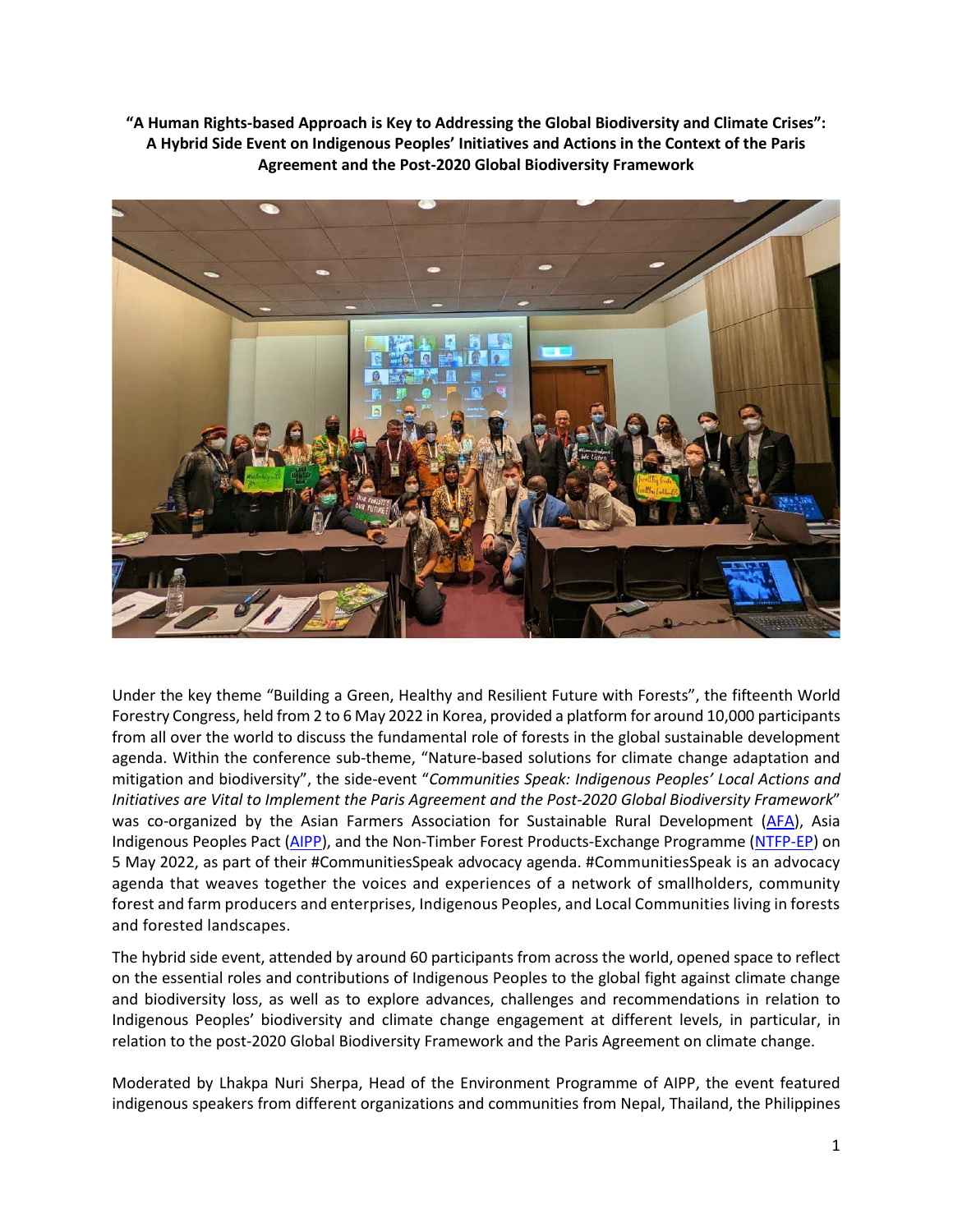and Indonesia. While the first three presentations provided the audience with insights on climate and biodiversity action and advocacy from an international, regional and national perspective, this broader focus was complemented by local stories from two Indigenous Women leaders on biodiversity protection and climate change resilience in their communities.

In her presentation "*Local Communities and Indigenous Peoples Platform [\(LCIPP\)](https://lcipp.unfccc.int/homepage): Opportunity to amplify the stories and initiatives of Indigenous People*s", Ms. **Pasang Dolma Sherpa**, Co-chair of the Facilitative Working Group (FWG) of the LCIPP, and Executive Director of the Center for Indigenous Peoples' Research & Development [\(CIPRED\)](https://www.cipred.org.np/), highlighted that Indigenous Peoples, while comprising only around 6% of the global population, safeguard more than 80% of the world's remaining biodiversity, and thus, play a key role in climate protection.

Ms. Sherpa shared that, for the first time in history, the 2022 [report](https://www.ipcc.ch/report/ar6/wg2/) of Intergovernmental Panel on Climate Change (IPCC) on Impacts, Adaptation and Vulnerability refers to the recognition of the inherent rights of Indigenous Peoples as integral to successful forest adaptation in many areas. According to the speaker, the recognition and protection of their inherent rights forms the basis for Indigenous Peoples to continue their traditional resource management and thus, to contribute to solutions to current global crises. However, present forest regimes continue to neglect Indigenous Peoples' rights and values, and fail to recognize their significant contributions to biodiversity protection and climate change mitigation. In particular, the 30x 30 initiative, a plan to conserve 30% of planet's land and sea areas by 2030, is posing threats to Indigenous Peoples and their traditional livelihoods. Ms. Sherpa stressed that a human rightsbased approach is the only solution to ensure sustainable conservation, not only as a necessary means to protect indigenous knowledge systems, and to halt and reverse biodiversity loss and climate change, but also as the most cost-efficient way of conservation.

In the second part of her presentation, the speaker shared in-depth insights in Indigenous Peoples' engagement in global climate change processes. She introduced the work of the FWG, established in 2018, with the objective of further operationalizing the Local Communities and Indigenous Peoples Platform (LCIPP), and of facilitating the implementation of its three function of knowledge exchange, capacity building, and the design and implementation of climate policies and actions. She elaborated on the different layers of activities of the FWG within the UNFCCC, including various meetings and dialogues bringing together Indigenous Peoples, Local Communities (IPLC), and state parties, to ensure an equal footing and a holistic approach to climate solutions.

Finally, Ms. Sherpa reflected on the key achievements and opportunities of FWG-LCIPP: the body, with half of its members from Indigenous Peoples' organizations, has created an unprecedented space for the promotion and recognition of Indigenous Peoples' knowledge, cultural practices and governance systems, successfully ensured the coordination and communication with bodies under and outside the UNFCCC, and adopted a second 3-years work plan at the COP26.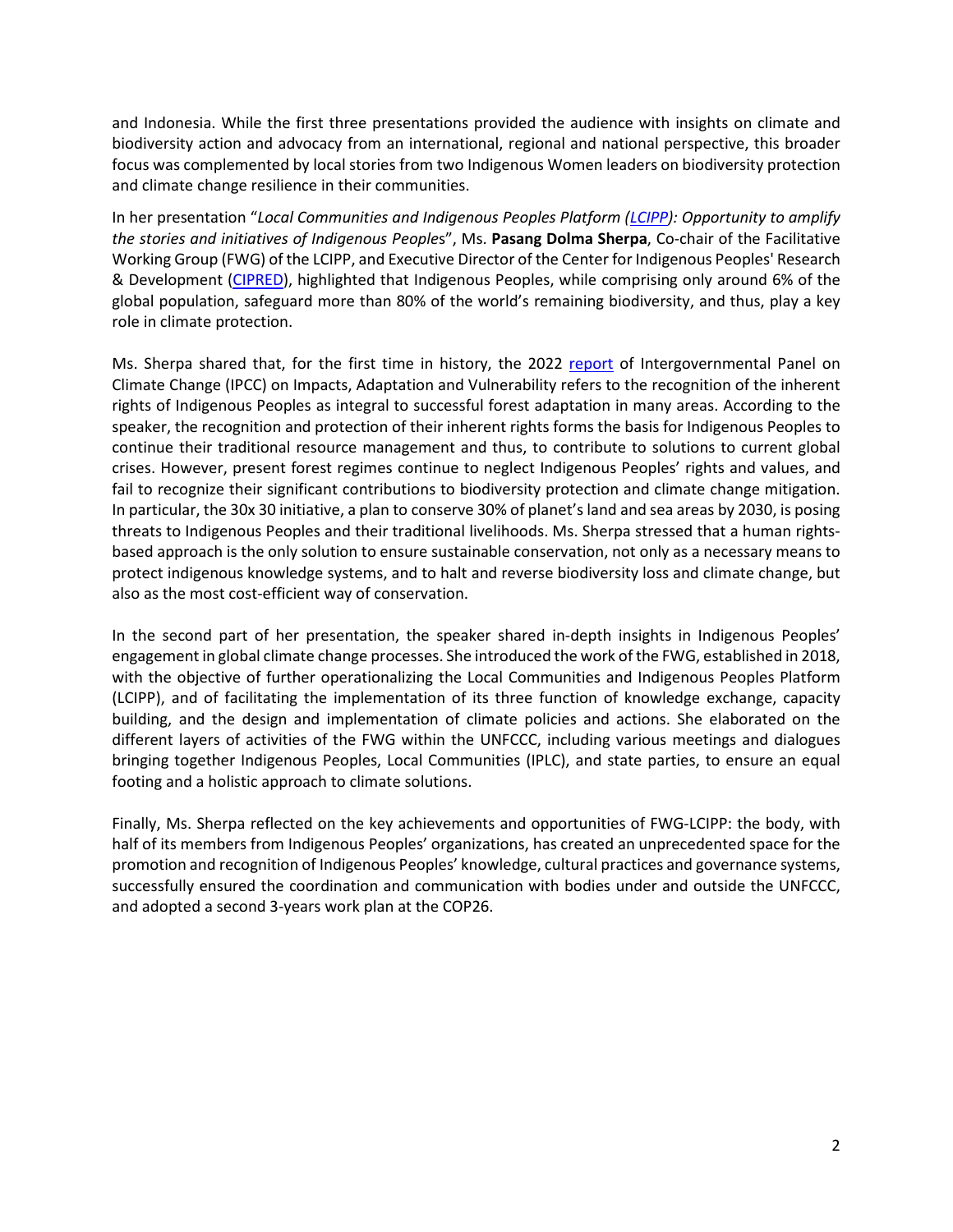

*"A human rights-based solution is not only for the protection of our knowledge system and cultural values, and contributes to climate change resilience and biodiversity, but it is also the cheapest way of conservation in comparison to the investment by the State Parties on the protection of the national parks and conservation."* 

*Ms. Pasang Dolma Sherpa, Executive Director of CIPRED, Nepal*

In his presentation on "*The Implementation of the Paris Agreement: Regional Overview of Asian Indigenous People*" Mr. **Kittisak Rattanakrajrangsri**, Chairperson of AIPP, discussed how indigenous rights and knowledge are taken into account in Asia, in particular in the context of the Nationally Determined Contributions (NDC) and REDD+. The speaker opened his presentation by giving an overview of the general status of the Indigenous Peoples in 10 countries in Asia - Bangladesh, Cambodia, India, Indonesia, Malaysia, Myanmar, Nepal, the Philippines, Thailand, and Vietnam. While all countries, except Bangladesh, have adopted the UN Declaration on the Rights of Indigenous Peoples [\(UNDRIP\)](https://www.un.org/development/desa/indigenouspeoples/declaration-on-the-rights-of-indigenous-peoples.html) and UN Human Rights treaties, the legal recognition and implementation of Indigenous Peoples' collective rights on the ground varies significantly, with some positive examples from the Philippines and Indonesia. The speaker identified common challenges for Indigenous Peoples across the region, in particular, ongoing social, political, cultural and economic discrimination and threats to traditional land, forests and waters. Indigenous communities are also disproportionately impacted by climate change.

Mr. Rattanakrajrangsri underlined the successful advocacy work of Indigenous Peoples in the context of the Paris Agreement and pointed out its most relevant articles for IPLC, as well as government-supported activities on the ground, most importantly, the Nationally Determined Contributions (NDCs), REDD+ and the National Adaptation Plans (NAP). Against this backdrop, he introduced [a study](https://aippnet.org/press-release-failure-recognise-indigenous-rights-derail-achievement-global-climate-pledges-case-studies-asia/) conducted by AIPP, the United Nations Development Programme (UNPD) and the Forest People Program (FPP) on how the rights, roles and knowledge of IPs are addressed in national-level climate action plans and policies in 10 Asian countries*.* The analysis revealed that Indigenous Peoples are often invisible as rights holders, knowledge holders and agents of positive change. Mostly, policies fail to make specific reference to Indigenous Peoples, with a few positive exceptions, e.g. Cambodia, Nepal, and the Philippines. With regard to REDD+ policies and activities, the study shows that policies and plans consistently contain language and provisions for Indigenous Peoples and their rights, likely due to the requirements of the Cancun safeguards and other guidelines.

The study also identified concerns of Indigenous Peoples in relation to existing national climate change policy, in particular, the lack of recognition of customary land rights, with some policies even criminalizing traditional practices. Moreover, Indigenous Peoples, continue to lack of broad and effective participation in decision-making processes. The speaker concluded his presentation by stressing the vital contributions of Indigenous Peoples to climate change adaptation and mitigation, through the protection of forest and biodiversity, the maintenance of knowledge on adaptation to harsh climatic conditions, and the provision of examples for food system resilience, e.g. during the Covid-19 pandemic.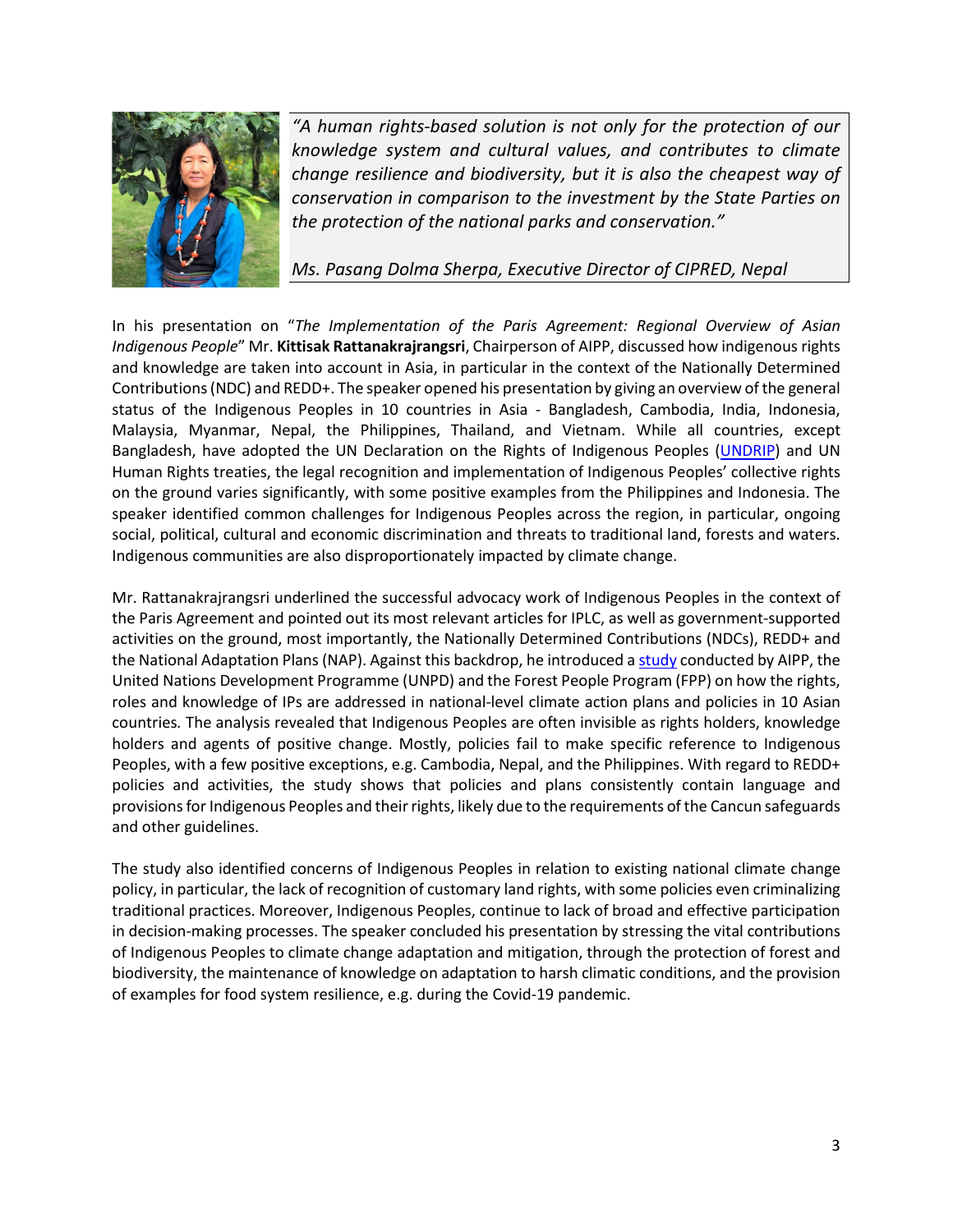

*"From the study we also found that the climate change policy exclusively fails to address the land tenure insecurity caused by the lack of legal recognition of customary land rights and the related threats to traditional livelihoods faced by Indigenous Peoples. In several instances, the policies even contribute to the criminalization of traditional sustainable practices, by defining them as drivers of deforestation."*

*Mr. Kittisak Rattanakrajangsri, Chairperson of AIPP*

Ms. **Dewi Sutejo**, Vice National Coordinator of the Indonesia Community Mapping Network JKPP, and Member of the Regional Council of ICCA SEA, and Mr. **Giovanni Reyes**, President of the Philippine [ICCA](https://www.iccaconsortium.org/)  [Consortium](https://www.iccaconsortium.org/) and Member of the Indigenous Peoples' Advisory Group of the Global Environment Facility (GEF), gave a joint presentation on "*Why Human Rights Based Approach Essential for Post-2020 Global Biodiversity Framework?*".

In the first part of the talk, Ms. Sutejo presented an overview of the work and dedication of the ICCA Consortium to promoting the recognition of Indigenous Communities Conserved Areas (ICCAS) and to scaling up a human rights-based approach in the post-2020 Global Biodiversity Framework, particularly in light of the planned 30×30 initiative. The speaker showed that around half of all recorded agrarian conflicts in Indonesia in the first quarter of 2022 occurred in protected areas and conservations forests, many of them in customary areas in national parks. In this context, she stressed the lack of recognition of IPLC territories by governments in Southeast Asia, with only 8.7% of them being legally recognized across the region. To address these challenges, the rights-based approach of the ICCA Consortium in Southeast Asia focuses on three key areas: 1. the documentation of the land use of IPLC in order to secure rights over lands and resources, and to FPIC; 2. the sustenance of livelihoods, including the protection of IPLC natural resource management, food systems, and governing institutions, and 3. environmental protection, including the protection of IPLCs in the frontline of the defense of forests. Ms. Sujeto highlighted the lack of the recognition of ICCAs in Southeast Asia at the example of Indonesia where the Working Group ICCA has registered 104 spots of ICCA, but only 25 ICCA are legally recognized by the government.



*"22 million hectares in Indonesia have been mapped by Indigenous Peoples and Local Communities, out of which 17 million are actually under IPs territory (…) From the total 17 million, (…) only like 2 million hectares have already been recognized by the government, so it's still small portion, there is a lack recognition by the government of the Indigenous People and Local Communities' area. So we still have long work and homework with the working group ICCA, to ensuring the documentation of ICCAs."*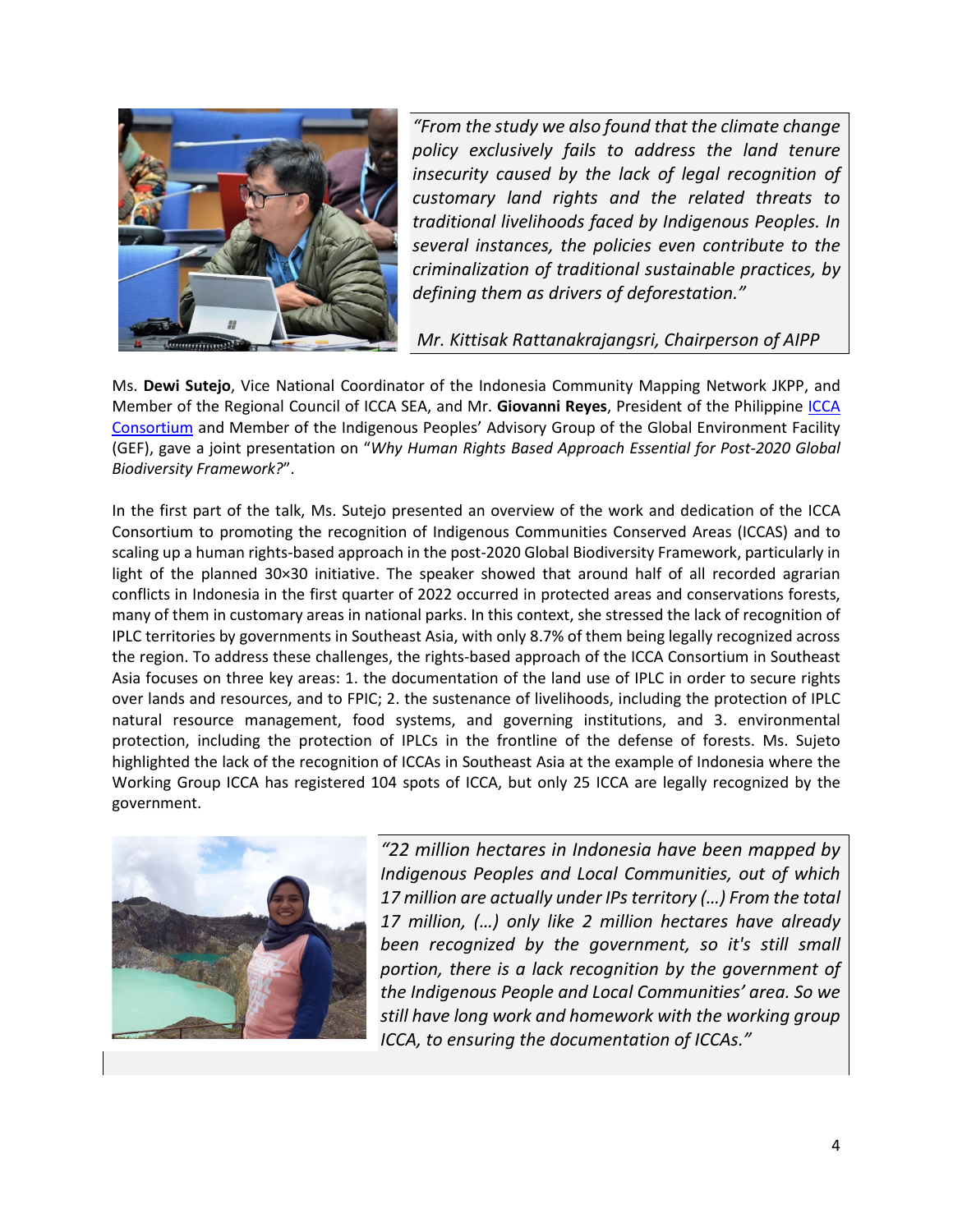## *Ms. Dewi Sutejo, Vice National Coordinator of the Indonesia Community Mapping Network JKPP, Indonesia*

In the second part of the joint presentation, Mr. Reyes described how, in the documentation process, the rich traditional knowledge of Indigenous Peoples is translated into maps, which are then used by Indigenous Communities to enhance their positions in negotiations. To ensure the application of a rights -based approach, Mr. Reyes emphasized the need to strengthen the merging of indigenous knowledge with scientific methods. He described that an analysis of mapping findings in 10 ICCA Pilot sites in the Philippines by the World Resources Institute showed that these 10 sites are able to hold at least 10.5 million tons of carbon, an amount equivalent to the emissions of 7 million cars annually. Using this example, he stressed that the enormous contributions of Indigenous Peoples to climate change mitigation remain largely invisible and neglected. The speaker recommended, inter alia, that the post 2020 GBF negotiations need to address Indigenous Peoples' rights to land and resources, including FPIC, consistent with internationally recognized human rights standards, and that strong accountability mechanisms and access to justice need to be established. Mr. Reyes concluded that there is no future for the world's forest without Indigenous Peoples standing.



*"Indigenous Peoples' contribution in conserving 80% of the world's biodiversity areas is unparalleled. Ensuring a rights-based approach will scale up mainstream forestry and will prevent the destruction of forests. Support for Indigenous Peoples means support for forests, disrespect for their rights, do it at your own peril."*

*Mr. Giovanni Reyes, President of the Philippine [ICCA](https://www.iccaconsortium.org/)  [Consortium](https://www.iccaconsortium.org/)*

The remaining two presentations featured stories from the ground by Indigenous Women leaders from Thailand and the Philippines.

Ms. Nor-Aeri **Thungmueangthong**, Chief of the Pgaz K'Nyau community Huay E-Khang Village, Thailand, started her powerful presentation "*Indigenous Women Leadership on Climate and Biodiversity Protection*" by emphasizing the crucial role of Indigenous Women as knowledge holders and agents of change in biodiversity conservation and climate action. She described the women's deep respect for the forest as the foundation of all life and as dwelling place of spiritual beings. Ms. Nor-Aeri depicted the customary land management of her community, which is based on traditional beliefs, knowledge and modern scientific approaches, such as community mapping. The community's management system, which also includes protected areas, mirrors the deep relationship between humans, nature, and the supernatural. An example is the umbilical cord ceremony *De Po Htoo* in which the villagers tie a bamboo container with the umbilical cord of a newborn to a tree, symbolizing that the spirit of this person is living in this tree, which cannot be cut. Traditional knowledge, passed down between generations, has ensured the conservation and protection of the forest for the more than 500 years. Ms. Nor-Aeri shared how the Indigenous Women in Huay E-Khang have revived their Indigenous Women's forest, a learning space and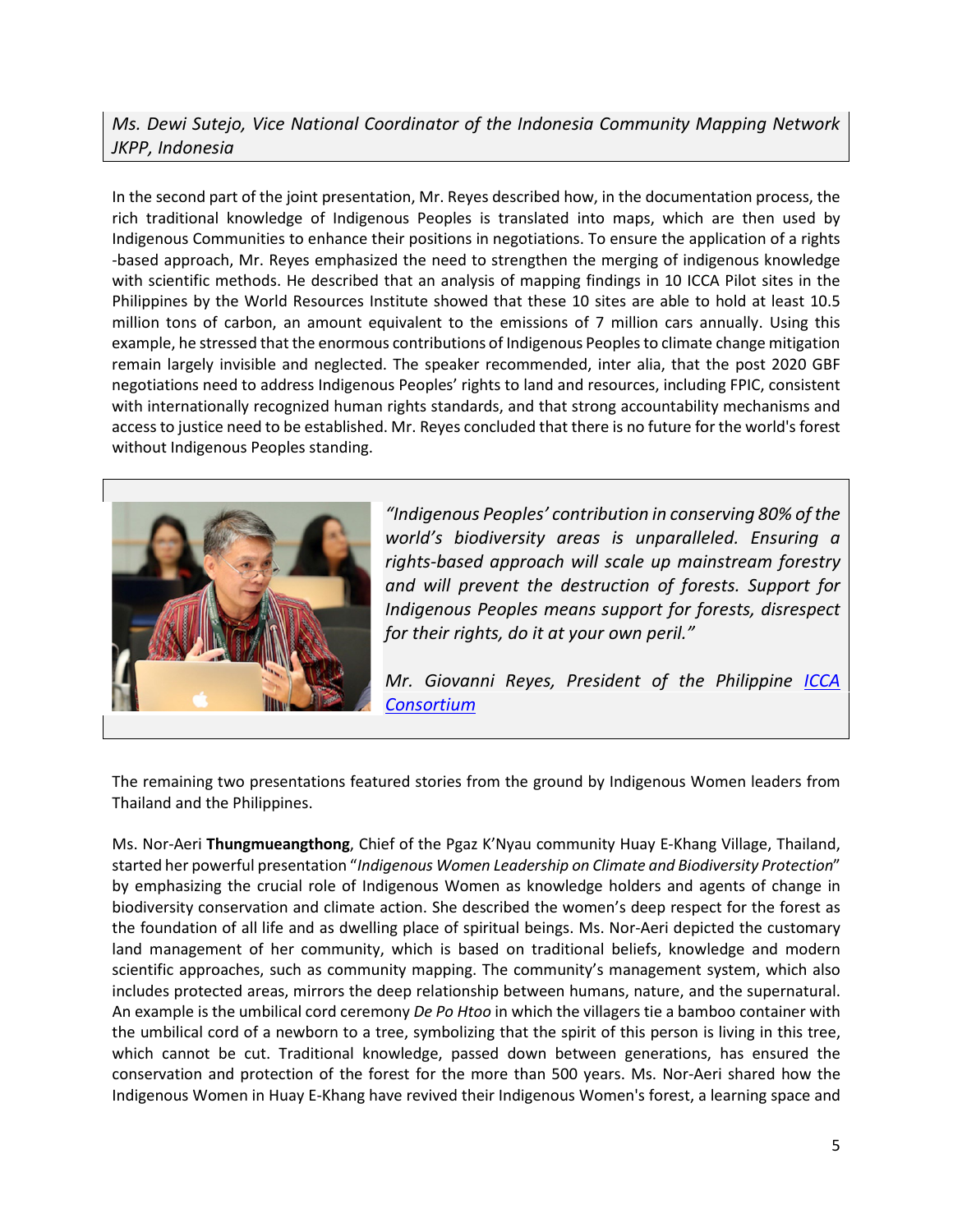source of health and well-being, food and income for the women, even in time of crisis, like the Covid-19 pandemic. She presented various community initiatives on forest conservation and maintenance, including forest monitoring, community mapping, fire management practices, and the creation of a community fund for forest protection.

The presenter pointed out that women as knowledge holders play a key role in combatting climate change, in particular, in terms of the conservation of native seeds, the majority of which are derived from rotational farming, a practice often criminalized as ecologically harmful. As owners of the seed, Indigenous Communities are able to retain independence from commercial seed suppliers and thus, food sovereignty. The speaker stressed that the recognition of land rights is essential to ensure the transmission of Indigenous Knowledge which is crucial to tackle the twin crises of biodiversity loss and climate change.



*"Indigenous Women are playing a crucial role in protecting native seeds and (…) we need to pass this knowledge on to future generations. But this knowledge cannot be passed down or continued if there is no recognition of land rights. To recognize our rights to land is very crucial to continue our practices and to contribute to the climate change and the global framework of biodiversity, with women at the center of it."* 

*Ms.* Nor-Aeri *Thungmueangthong, Chief of Huay Ek Khang Village, Northern Thailand*

Ms. **Nay Conchita Calzado**, President of Kababaihang Dumagat Ng Sierra Madre (K-GAT), Philippines, introduced the work of K-GAT, a startup agricultural cooperative led by Dugamat women in the Philippines. K-Gat's key aims, the protection of the environment and of indigenous culture, guide the project activities of the federation, e.g. for women, the production of vegetables, fruit crops and handicraft. Farming is done in a sustainable way, based on traditional practices and harvesting rules that ensure the long-term sustainability of natural resources.

The speaker highlighted challenges facing the Indigenous Women, in particular, the improper implementation of government policies, e.g. related to FPIC. In many parts of the country, environmentally destructive projects are prioritized by the government, such as dam construction, mining, or large-scale tourism projects. The Dugamat women have been actively engaging in dialogues with local officials, government agencies and private companies in order to push for their rights to ownership and possession of their ancestral domains. Even though the Indigenous Community has developed an Ancestral Domains Sustainable Development and Protection Plan (ADSPP), it remains unrecognized by the National Commission of Indigenous Peoples (NCIP) and local government units. Another key challenge for the Indigenous Women members of K-Gat is the indigenous political structure of their group. Although traditionally, women do not engage in governance and decision-making processes, the Dugamat women continue to assert their rights, and to make their voices heard.